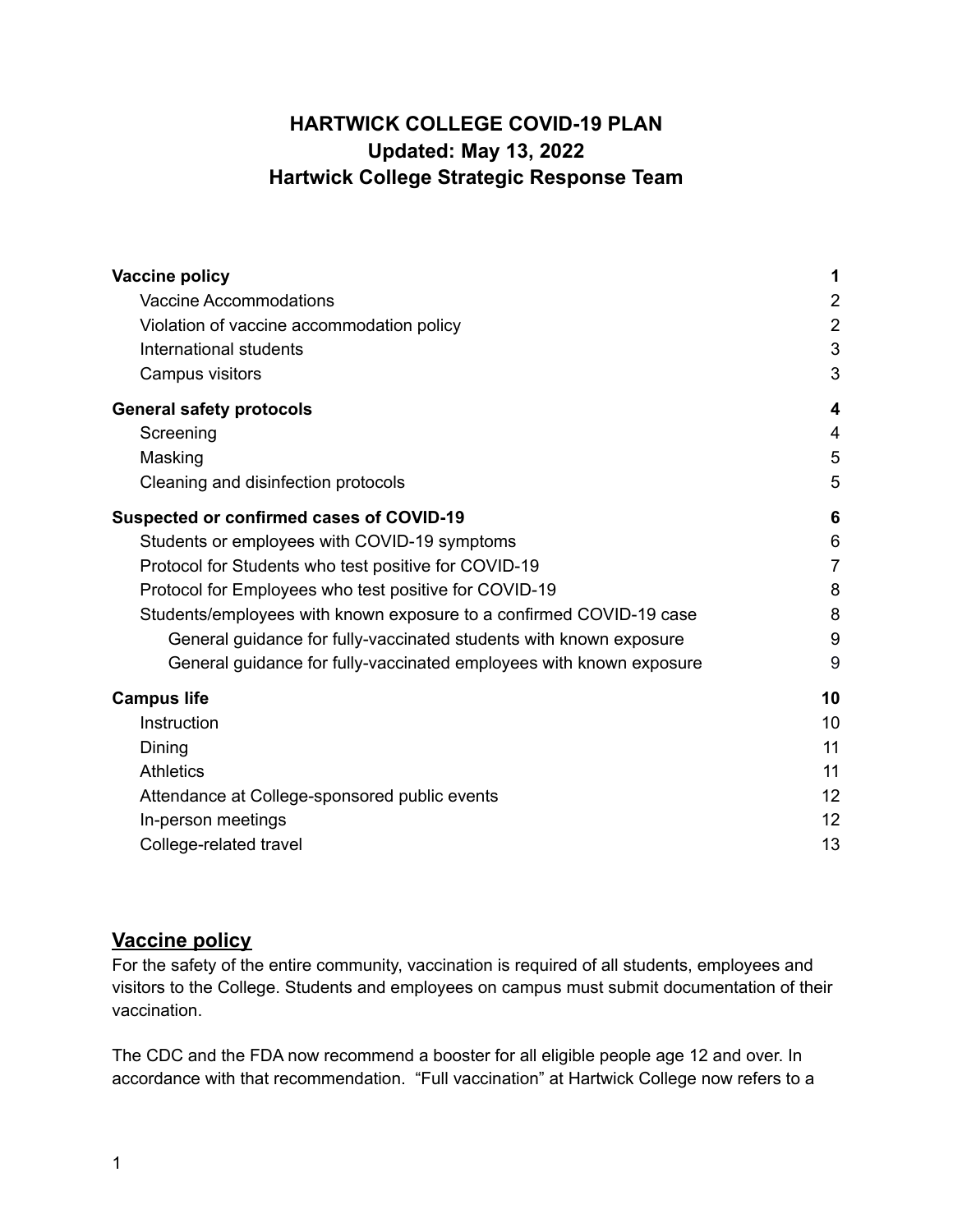full course of primary vaccination plus at least one dose of a booster as outlined in the vaccination policy.

The vaccination policy is extended through August 2022, pending further review.

The full vaccination policy is available [here.](https://www.hartwick.edu/wp-content/uploads/2021/12/HartwickCollegeCOVIDVaccinePolicyUpdated12-22-21.pdf)

Students provide their documentation [here](https://docs.google.com/forms/d/e/1FAIpQLSf3kqDjf9YUtWwvnHUfIp_qx8AibQTGNgjd1pQk_0GCIBIsvw/viewform).

Employees provide their documentation [here](https://forms.gle/xx7wRr5fvB3CTDaW8).

#### <span id="page-1-0"></span>**Vaccine Accommodations**

Some students and employees may be granted accommodations either for a documented medical reason, or based upon documentation of a sincerely held religious belief that precludes vaccination.

Persons with an approved accommodation must complete weekly surveillance testing and submit testing results to the College.

- Students granted an accommodation must continue to submit the results of a COVID-19 test to healthcenter@hartwick.edu no later than 5 p.m. on Thursday each week.
- Accommodated employees must send their weekly results to Weekly Test [Results](https://docs.google.com/forms/d/1P2-oK0YXmPG6HzGh_-sxB62IqFC_YNTx0zDIV4MPkTc/viewform?edit_requested=true) for [Employees](https://docs.google.com/forms/d/1P2-oK0YXmPG6HzGh_-sxB62IqFC_YNTx0zDIV4MPkTc/viewform?edit_requested=true) no later than 5 p.m. on Thursday each week.

The College will continue to evaluate CDC guidance for unvaccinated individuals. Requirements for unvaccinated students or employees may change as circumstances require.

Those approved for an accommodation have been required to sign the COVID-19 Vaccination Accommodation Policy Agreement, acknowledging the receipt of an accommodation and the corresponding expectations, as specified by the College.

Students and employees who have been granted accommodations must continue weekly surveillance testing and submit testing results to the College through August 2022, at which time we will evaluate the vaccine policy.

#### <span id="page-1-1"></span>**Violation of vaccine accommodation policy**

Students and employees who have an accommodation are required to take additional safety precautions.

In the case of an alleged violation of these required safety measures, an investigation will be conducted by Campus Safety. When the investigation is complete, a Violation of Vaccine Accommodation Investigation Outcome Transmittal Form will be forwarded to the appropriate person or office. If an alleged violation is confirmed, the consequence for students will be determined by the Assistant Vice President of Student Experience for failure to properly wear a face covering and suspension for the remainder of the current academic term for failure to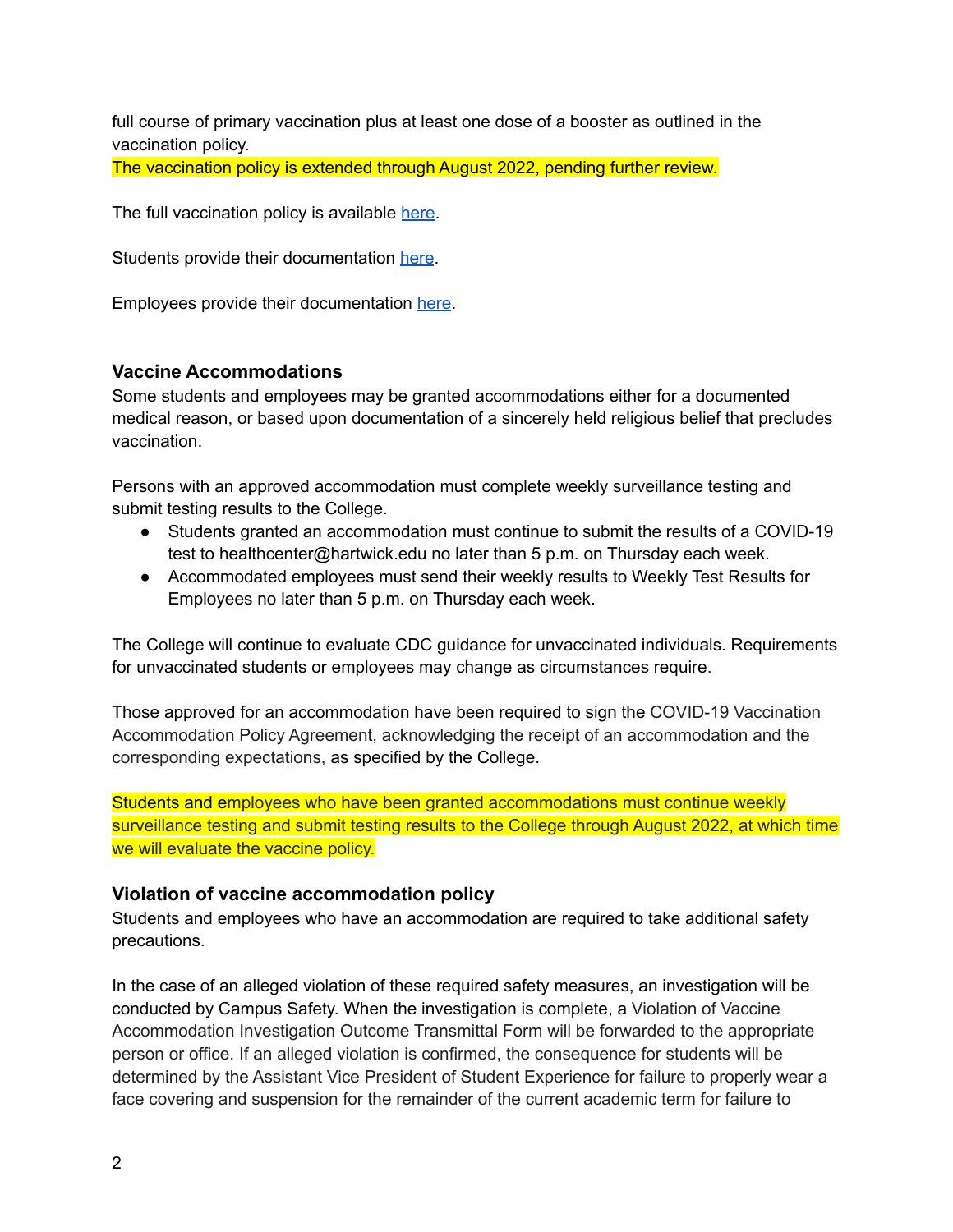comply with the weekly testing requirement. For employees, violation will result in unpaid leave of absence/suspension, subject to termination.

### <span id="page-2-0"></span>**International students**

Some international students will not have had an opportunity to get an FDA-authorized or WHO-approved vaccine prior to arriving at Hartwick.

The College will accept full vaccination with a WHO-approved vaccine. As appropriate, the College will work with such students to obtain an FDA-approved vaccine after they arrive.

International students who have been unable to obtain any WHO-approved vaccine may still come to campus for the start of the semester under the following conditions:

- 1. Sign a COVID-19 Vaccination Temporary Accommodation Agreement
- 2. Work with the College to get an FDA-authorized vaccine as soon as possible upon arrival in the U.S.
- 3. Until they are fully vaccinated with an FDA-approved vaccine, international students must follow the same safety measures as campus members with medical or religious accommodations.

Once the student is fully vaccinated, they are no longer operating under their COVID-19 Vaccination Temporary Accommodation Agreement and can follow the same practices as all other fully vaccinated members of the community.

#### <span id="page-2-1"></span>**Campus visitors**

Guests and visitors with up to date vaccinations are permitted on campus. These visitors include attendees at College events (athletics, concerts, True Blue Weekend, etc.), guest lecturers, performers, etc. When necessary, we will limit capacity or access as public and campus in response to changing health conditions.

All campus visitors, including attendees at campus-based public events, must be fully vaccinated for COVID-19 and will be required to provide either their vaccination card or the New York State Excelsior Pass. Full vaccination requires at least one booster shot on or before March 1, 2022.

**It is the responsibility of a visitor's host to verify the visitor's vaccination status.** In the case of an invited guest, the host is the Hartwick employee responsible for the invitation. In the case of an attendee at a public event, the host is the campus organization holding the event. Student guests, including family members, must submit their vaccination record for review and approval by Campus Safety at the time of arrival on campus. Students should escort their guest(s) to the Dispatch Office.

If a visitor requires an exception to this requirement they need to [complete](https://docs.google.com/forms/d/e/1FAIpQLSc19nhMHgvMTWu5r--g4XeHAjgiSEwQiUOpQ64PkPI8G_5Q7Q/viewform) this form and receive official approval from the College prior to the date of the intended visit. Requests for exceptions will be reviewed by and affirmatively approved/denied by the appropriate Divisional Vice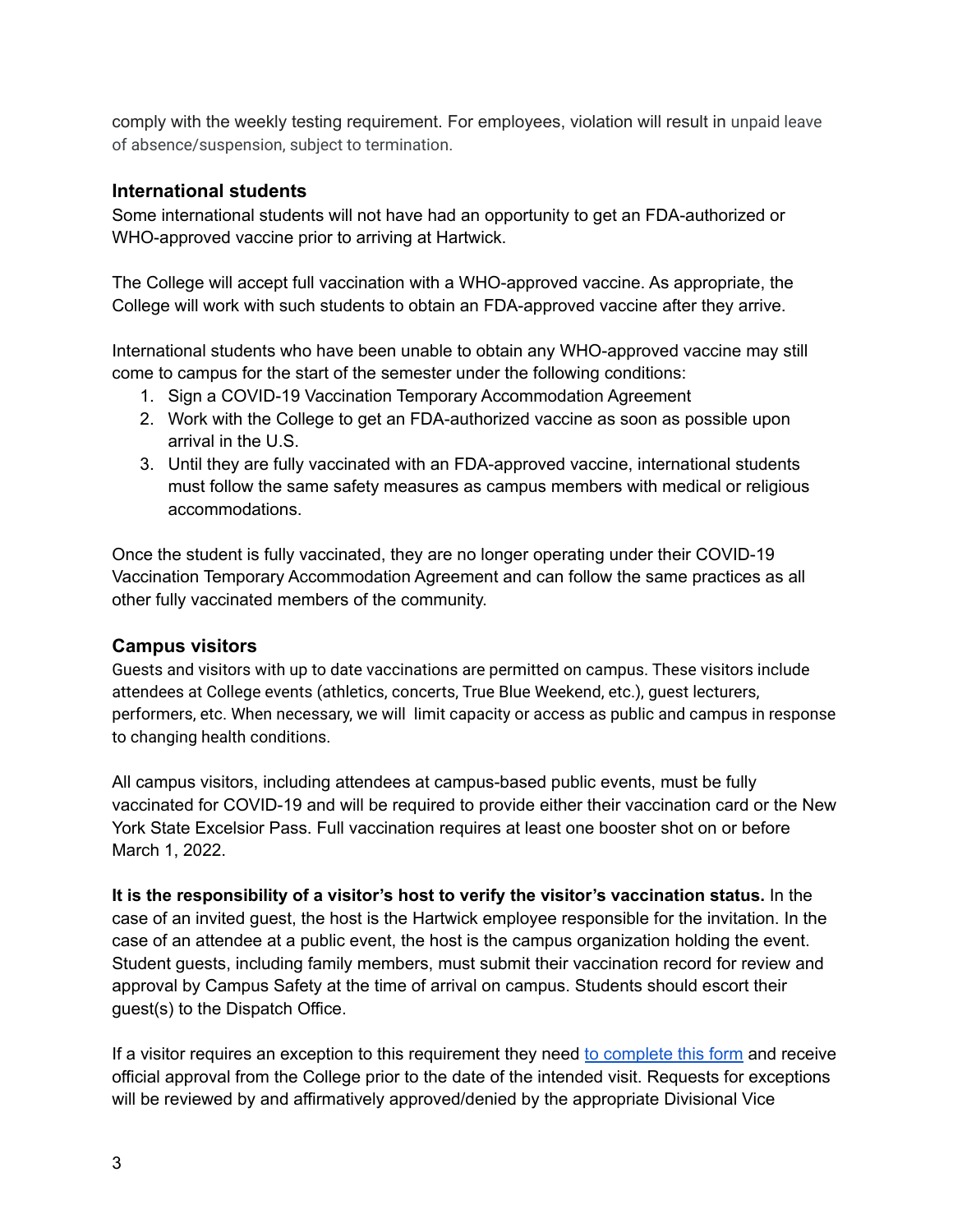President, Chief Human Resource Officer, Director of Campus Safety or Director of Athletics. Requests must be made at least one week in advance of the intended date of visit. The request will be denied automatically if the applicant files the request less than one week before the date of visit. No exceptions will be made for the need for approval prior to the date of visit.

Visitors at athletic events - both participants and spectators - see [here.](#page-10-1)

## <span id="page-3-0"></span>**General safety protocols**

The goal of our safety protocols is to minimize the risk to individuals as well as our campus community while creating a vibrant living and learning environment. CDC and local health department recommendations will be considered and campus policies are continuously reviewed and/or revised based upon public health considerations (e.g. variants, prevalence of infection locally, etc.) Restrictions or requirements may be added or relaxed as needed. Our goal is to maximize educational opportunities and the student experience while minimizing risk. Updated/current plan can be found [HERE.](https://www.hartwick.edu/about-us/covid-19-updates/)

### <span id="page-3-1"></span>**Screening**

The New York State Commissioner of Health has ended the designation of COVID-19 as an airborne infectious disease that presents a serious risk of harm to the public under the Hero Act. Therefore, students, staff and faculty will no longer be required to complete the daily screening through the #CampusClear mobile app, with the exception of employees in the Perella Wellness Center (a healthcare setting) who will continue to be required to screen daily.

As we know that COVID-19 is still present within our regional community, we strongly encourage members of our campus community to continue using #CampusClear to monitor their health and self-screen.

**To protect your health and the health of others, please do not come to work if you have symptoms of COVID-19. Please obtain a COVID-19 test or consult with a healthcare provider and follow their guidance regarding the necessity for testing prior to returning to work.**

For staff and faculty: if you have symptoms of COVID-19:

- Inform your immediate supervisor and Human Resources
	- $\circ$  For faculty, that means your department chair. If you are a department chair, it means the VPAA.
- Obtain a COVID test or consult with a healthcare provider and follow their guidance regarding the necessity for testing prior to return to work.
- A negative COVID-19 test needs to be provided to Human Resources prior to returning to campus unless a healthcare provider deems it not necessary and provides documentation (which will need to be shared with Human Resources) of their recommendation.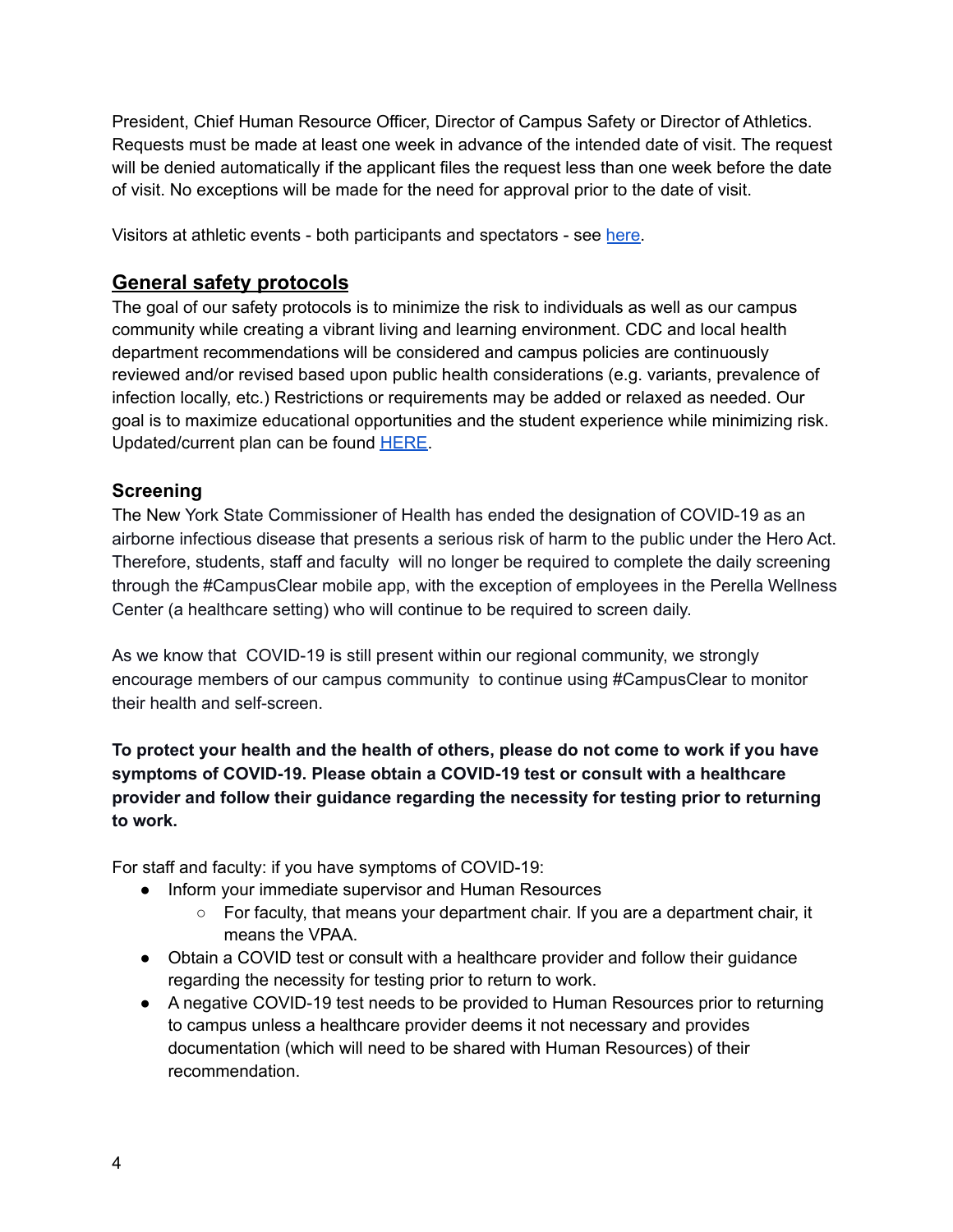For student workers: if you have symptoms of COVID-19: :

- Get in touch with the Perrella Wellness Center at 607-431-4120.
- Follow the instructions you get from your contact at Perrella.
- Do not report for work. Let your supervisor know you will be out.

### <span id="page-4-0"></span>**Masking**

- Effective March 16, 2022, the Hartwick College campus will no longer require face masks in indoor or outdoor settings for any student, employee or visitor.
- Any employee or student who wishes to wear a mask may do so, even if vaccinated.
- Individual faculty will continue to have the discretion to require that students wear masks within their instructional or office settings.
- Students and professional staff have the discretion to require the wearing of masks in their respective living or office settings.
- A well fitting mask has been determined to be a helpful tool against infection..
- If individuals think that their situation requires an exception to this policy, they should discuss it with their divisional vice president.
- For guidance specific to athletes actively engaged in practice or competition, see "Masking guidance for athletes" in the section of this document on "Athletics."

Masks are required for entry to Perrella Wellness Center.

- In accordance with CDC guidelines and as continues to be required by New York State, a face mask must continue to be correctly worn by all employees, patients, and visitors in healthcare settings.
- As such, masking continues to be required at the Perrella Wellness Center.
- Students must remember to bring and wear a mask to their appointments with the Perrella medical staff or counselors.

The College reserves the right to require masks at events as it deems appropriate. Masking requirements will be made known and must be followed.

## <span id="page-4-1"></span>**Cleaning and disinfection protocols**

Per the NYS Governor's announcement June 15, 2021, "*Additional cleaning and disinfection protocols are no longer required."* Even so:

- Daily cleaning and disinfection remain in place as part of routine custodial service.
- Secondary disinfection and fogging will be resumed if warranted or required by local authorities, state or CDC mandate.
- Virex and microfiber cloths remain in the classroom and common areas for supplemental disinfection.

# <span id="page-4-2"></span>**Suspected or confirmed cases of COVID-19**

## <span id="page-4-3"></span>**Students or employees with COVID-19 symptoms**

Students: Any student who experiences symptoms of COVID-19, regardless of vaccination status, must report these symptoms and be medically evaluated. (A list of common symptoms is [here](https://www.cdc.gov/coronavirus/2019-ncov/symptoms-testing/symptoms.html).) This evaluation should include a COVID-19 test. Testing of symptomatic students will be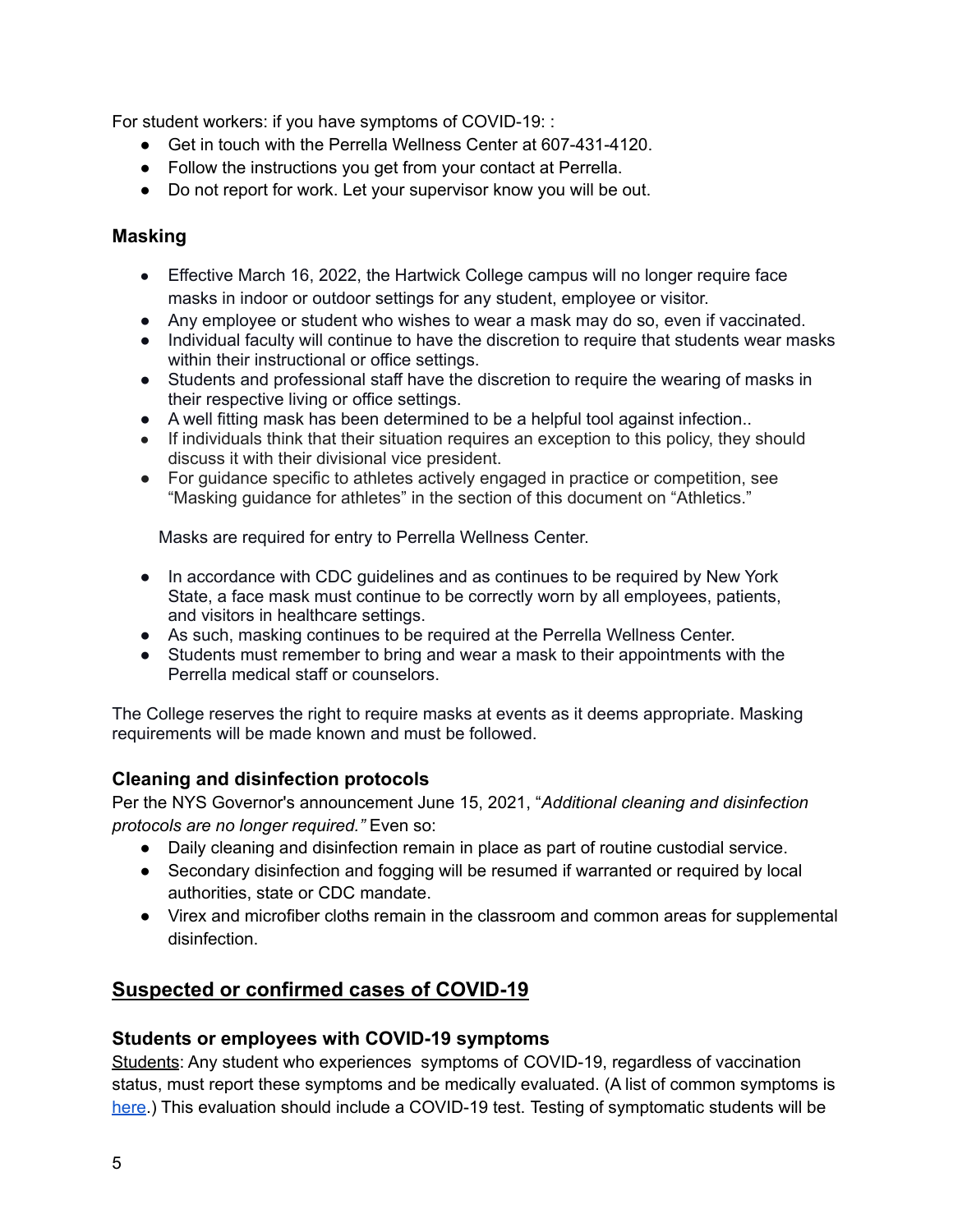available through the Perrella Wellness Center and will be at no cost to the individual. Students must follow the instructions given by the provider who does the medical evaluation.

Students who have symptoms should remain in their campus room or return to their home using private transportation until a negative COVID test result is received.

As you approach the end of your isolation period go to the website **for your home county's health department** and find the form for an isolation attestation.

- In Otsego County, the form is linked through the county Health Department's Covid-19 page, [https://www.otsegocounty.com/departments/d-m/health\\_department/covid19.php](https://www.otsegocounty.com/departments/d-m/health_department/covid19.php).
- A general Affirmation of Isolation Form for all of New York state can be found [here.](https://coronavirus.health.ny.gov/system/files/documents/2022/01/affirmation_of_isolation_011222.pdf)

Fill in the "Isolation Attestation Form," or "Affirmation of Isolation Form," print out the form and forward it to the Perrella Wellness Center ([healthcenter@hartwick.edu](mailto:healthcenter@hartwick.edu)). Await clearance from the Perrella Wellness Center before returning to in-person instruction. When you return to in-person instruction, strict masking is required for an additional five days in all settings, indoors and outdoors.

Employees: Any employee who experiences symptoms of COVID-19 must:

1. Inform your immediate supervisor and Human Resources.

For faculty, that means your department chair. If you are a department chair, it means the VPAA.

- 2. Obtain a COVID test or consult with a healthcare provider and follow their guidance regarding the necessity for testing prior to return to work.
- 3. A negative COVID-19 test needs to be provided to Human Resources prior to returning to campus unless a healthcare provider deems it not necessary and provides documentation (which will need to be shared with Human Resources) of their recommendation. If your test is positive, update your supervisor, Human Resources [\(HumRes@hartwick.edu\)](mailto:HumRes@hartwick.edu) and the Perrella Wellness Center [\(healthcenter@hartwick.edu\)](mailto:healthcenter@hartwick.edu) and begin your isolation period.
- 4. If you used a home test, go to the website **for your home county's health department** to report your test. The Otsego County Health Department COVID-19 page is at [https://www.otsegocounty.com/departments/d-m/health\\_department/covid19.php](https://www.otsegocounty.com/departments/d-m/health_department/covid19.php), where you will find a link to report a positive home test.
- 5. As you approach the end of your isolation period, go to the website **for your home county's health department** and find the form for an isolation attestation. (In Otsego County, the form is linked through the county Health Department's Covid-19 page, [https://www.otsegocounty.com/departments/d-m/health\\_department/covid19.php](https://www.otsegocounty.com/departments/d-m/health_department/covid19.php). A general Affirmation of Isolation Form for all of New York State can be found [here](https://coronavirus.health.ny.gov/system/files/documents/2022/01/affirmation_of_isolation_011222.pdf).
- 6. Fill in the "Isolation Attestation Form," print out the form and forward it to both HR [\(HumRes@hartwick.edu\)](mailto:HumRes@hartwick.edu) and the Perrella Wellness Center [\(healthcenter@hartwick.edu\)](mailto:healthcenter@hartwick.edu) and return to work. Strict masking is required for an additional five days in all settings, indoors and outdoors.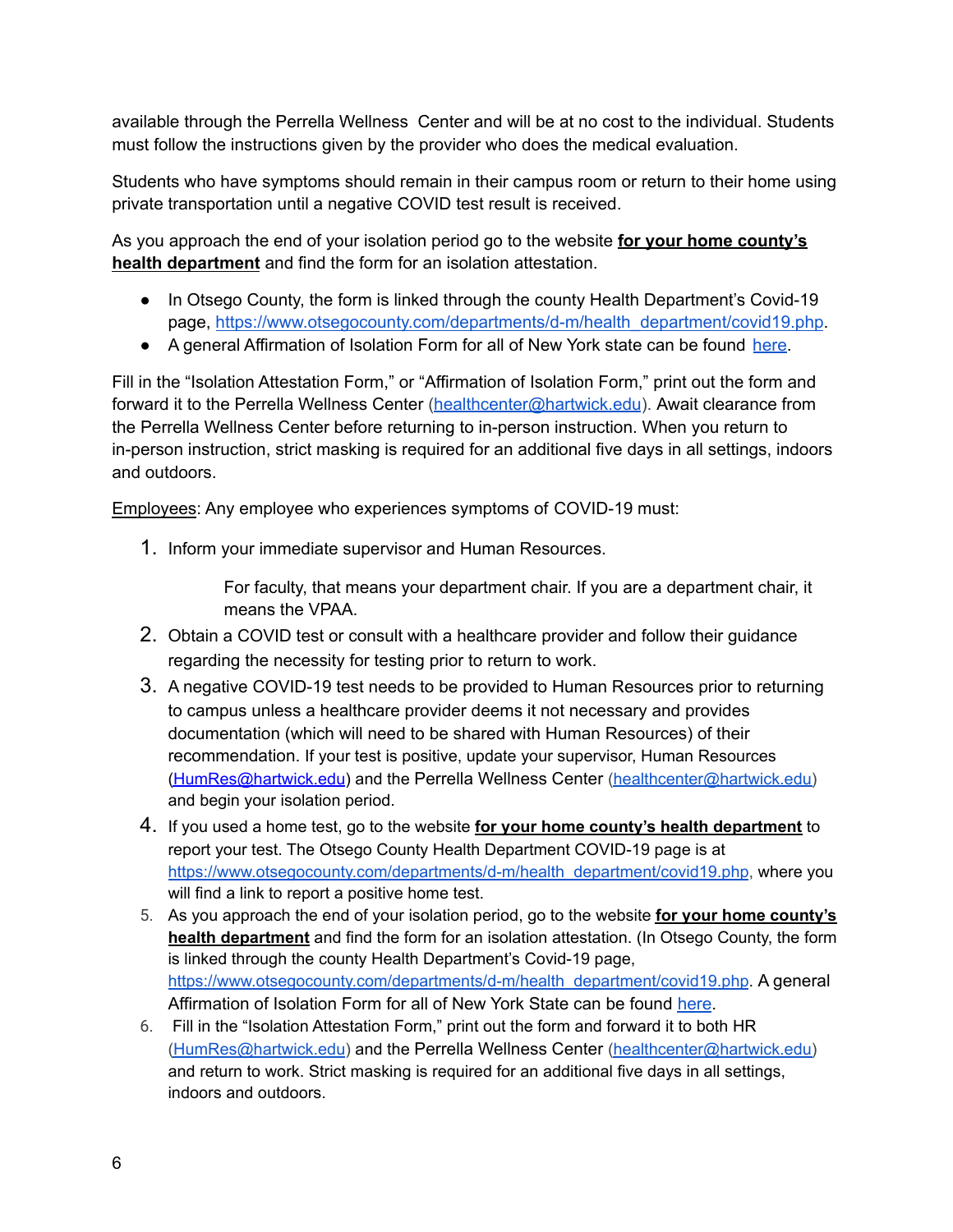If at any time you are concerned about your symptoms, contact your healthcare provider.

### <span id="page-6-0"></span>**Protocol for Students who test positive for COVID-19**

Students who test positive for COVID-19 will be:

- Required to report their positive test result to Perrella Wellness Center.
- Required to return to their home using private transportation.

In exceptional cases, students who test positive will not return to their home but will be placed in a college-designated isolation space and will be charged incremental housing and service fees as appropriate and determined by the College at its sole discretion.

Students who are isolated will be provided support as needed. A staff member will assist infected residential students with transport to the designated isolation space and with obtaining essential personal items from their primary residence. Safe transportation to/from necessary medical visits will be facilitated. The College will coordinate needed advanced medical care, for students who test positive, are in isolation, or are awaiting test results, with local health care providers. Students receiving these services will be charged incremental housing and service fees as appropriate and determined by the College in its sole discretion.

While in isolation, it is the student's responsibility to communicate directly with each of their faculty members to notify them of their absence from class, and how they can stay up on their work. Faculty will work with each student directly to keep them up to date with their courses. Students will not necessarily have the option to remotely attend classes. Depending on the class and the time of the semester, faculty may have different approaches to working with the student.

No other students will be admitted to designated isolation spaces.

## <span id="page-6-1"></span>**Protocol for Employees who test positive for COVID-19**

College employees who test positive for COVID-19 must notify their supervisor and Human Resources, isolate at home, and notify their healthcare provider and the Perrella Wellness Center ([healthcenter@hartwick.edu](mailto:healthcenter@hartwick.edu)).

As you approach the end of your isolation period, go to the website **for your home county's health department** to find a form to attest to having completed your isolation. The Otsego County Health Department COVID-19 page is at

[https://www.otsegocounty.com/departments/d-m/health\\_department/covid19.php,](https://www.otsegocounty.com/departments/d-m/health_department/covid19.php) where you will find a link to the Isolation Attestation Form. Download the form, fill it in, and submit it to both HR ([HumRes@hartwick.edu](mailto:HumRes@hartwick.edu)) and Perrella Wellness Center [\(healthcenter@hartwick.edu\)](mailto:healthcenter@hartwick.edu). Strict masking is required for an additional five days in all settings, indoors and outdoors.

## <span id="page-6-2"></span>**Students/employees with known exposure to a confirmed COVID-19 case**

The response to a known exposure to a confirmed COVID-19 case varies based on vaccination status and/or expression of symptoms and other conditions.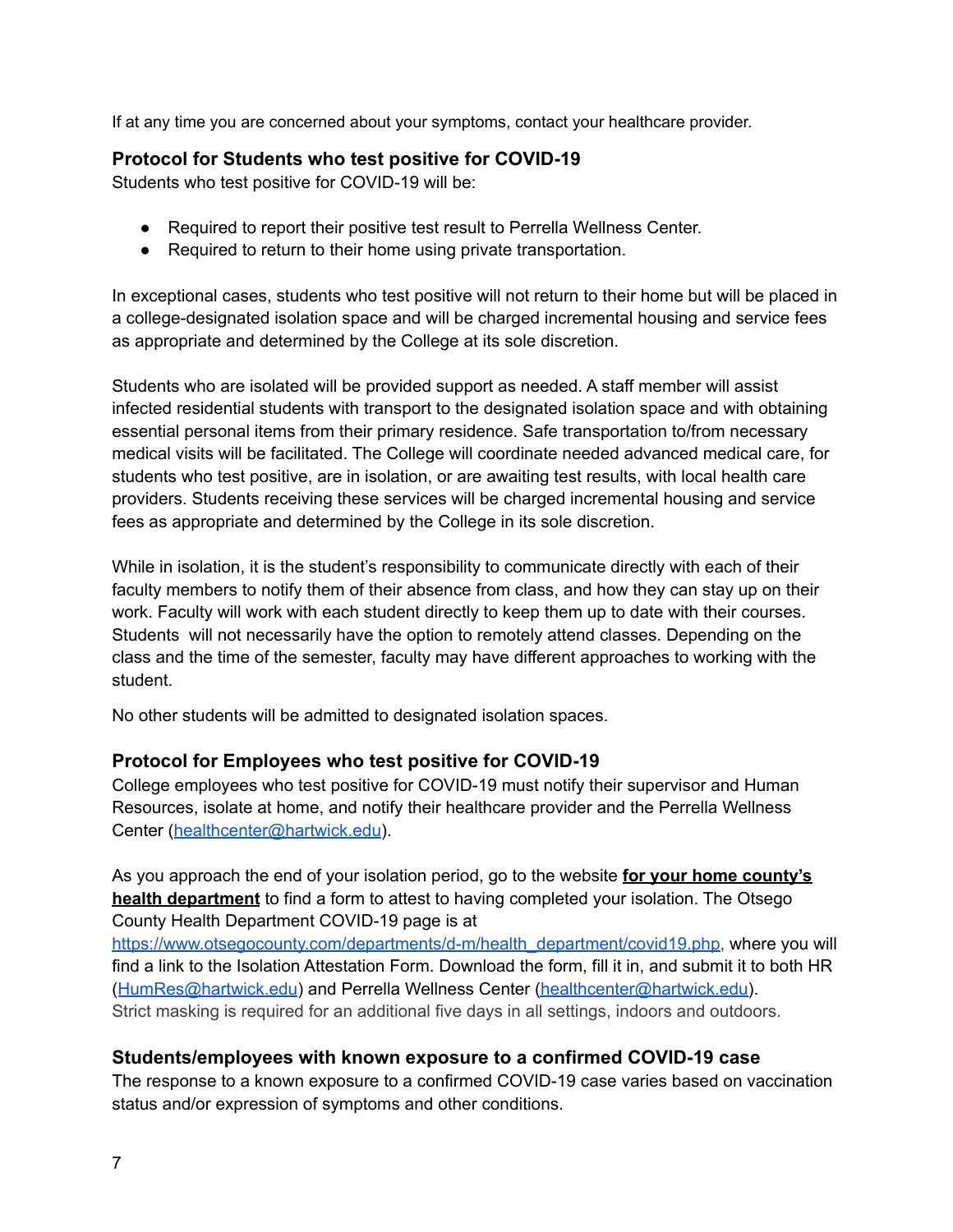A **fully vaccinated** person with known exposure to a positive case should see below for general guidance to [students](#page-8-0) and [employees](#page-8-1). **Note that "fully vaccinated" includes having a booster if eligible.**

Students with known exposure to a confirmed case should mask in all settings except when sleeping or actively eating and drinking for a period of 10 days. They should also carefully monitor for any COVID symptoms. If symptoms develop or they have any questions or concerns, they should contact the Perrella Wellness Center ([healthcenter@hartwick.edu](mailto:healthcenter@hartwick.edu))for direction. The Perrella Wellness Center staff will advise the student of required and/or recommended next steps.

As needed, the Perrella Wellness Center will confer with the Otsego County Department of Health.

If it is determined that a student needs to be placed into quarantine as a result of an exposure they will be:

- Asked to return to their home.
- Quarantined on campus in a College-designated space if they do not return to their home. Students receiving these services will be charged incremental housing and service fees as appropriate and determined by the College in its sole discretion.
	- $\circ$  If there is a COVID exposure to a vaccinated person and they are asymptomatic, they are to monitor their symptoms and mask indoors and outdoors when social distancing is not possible. If a vaccinated person has a COVID exposure and develops symptoms, they are to monitor their symptoms, mask indoors and outdoors when social distancing is not possible, and obtain a COVID test. If the COVID test is positive, they will move to an isolation status. If the COVID test is negative, they will continue to monitor their symptoms and mask indoors and outdoors when social distancing is not possible.

No other students will be admitted to these designated quarantine spaces.

Students who are in quarantine will be provided support as needed. A staff member will assist residential students with transport to the designated quarantine space and with obtaining essential personal items from their primary residence. Students receiving these services will be charged incremental housing and service fees as appropriate and determined by the College in its sole discretion.

While in quarantine, it is the student's responsibility to communicate directly with each of their faculty members to notify them of their absence from class, and how they can stay up on their work. Faculty will work with each student directly to keep them up to date with their courses. Students will not necessarily have the option to remotely attend classes. Depending on the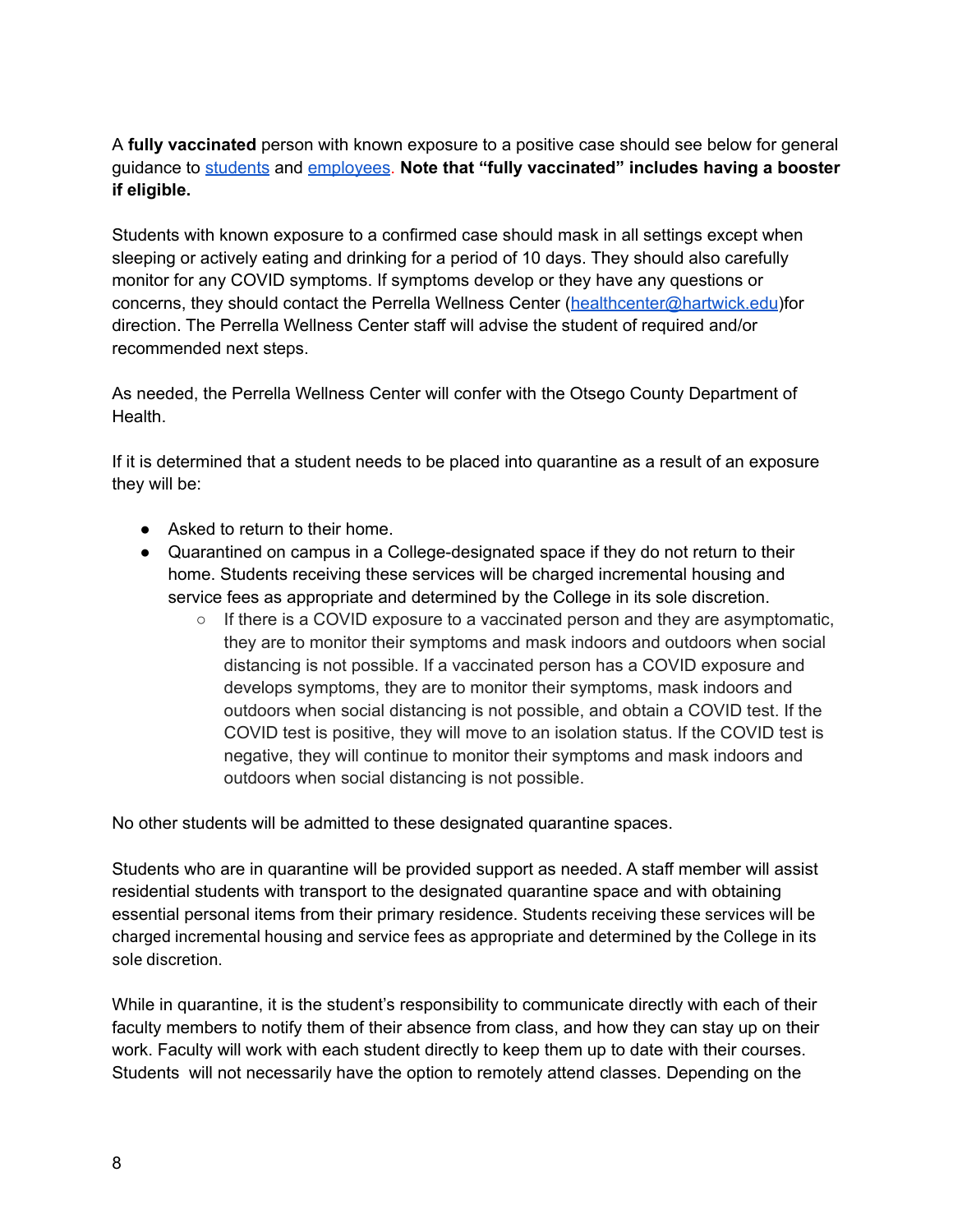class and the time of the semester, faculty may have different approaches to working with the student.

Students receiving COVID-related services will be charged incremental housing and service fees as appropriate and determined by the College in its sole discretion.

# <span id="page-8-0"></span>General guidance for fully-vaccinated students with known exposure

As a fully vaccinated individual, the risk to you is diminished, but it is important that you do the following:

- Monitor yourself for any symptoms of COVID-19 for the next 10 days. Symptoms to monitor for can be found by [clicking](https://www.cdc.gov/coronavirus/2019-ncov/symptoms-testing/symptoms.html) here.
- For 10 days, wear your mask indoors and out in any setting where you will be encountering other individuals.
- You may continue to attend in-person classes and participate in your usual activities as long as you are without symptoms and wear your mask.
- If you develop any symptoms, please promptly notify the Perrella Wellness Center by emailing healthcenter@hartwick.edu or calling 607-431-4120.
- The CDC recommends testing 5 days following an exposure.
- Contact Perrella Wellness Center if you have other questions or concerns.

# General guidance for students not up-to-date with vaccinations and with known exposure

It is important that you do the following:

- Quarantine for 5 days after exposure.
- Wear your mask for 10 days after exposure,
- Monitor yourself for any symptoms of COVID-19 for the next 10 days. Symptoms to monitor for can be found by [clicking](https://www.cdc.gov/coronavirus/2019-ncov/symptoms-testing/symptoms.html) here.
- After your 5-day quarantine, you may continue your usual activities as long as you wear your mask and are asymptomatic.
- If you develop any symptoms, please promptly notify the Perrella Wellness Center by emailing healthcenter@hartwick.edu or calling 607-431-4120.
- The CDC recommends testing 5-7 days following an exposure.
- Contact Perrella Wellness Center if you have other questions or concerns.

# <span id="page-8-1"></span>General guidance for fully-vaccinated employees with known exposure

As a fully vaccinated individual, the risk to you is diminished, but it is important that you do the following:

● Monitor yourself for any symptoms of COVID-19 for the next 10 days. Symptoms to monitor for can be found by [clicking](https://www.cdc.gov/coronavirus/2019-ncov/symptoms-testing/symptoms.html) here.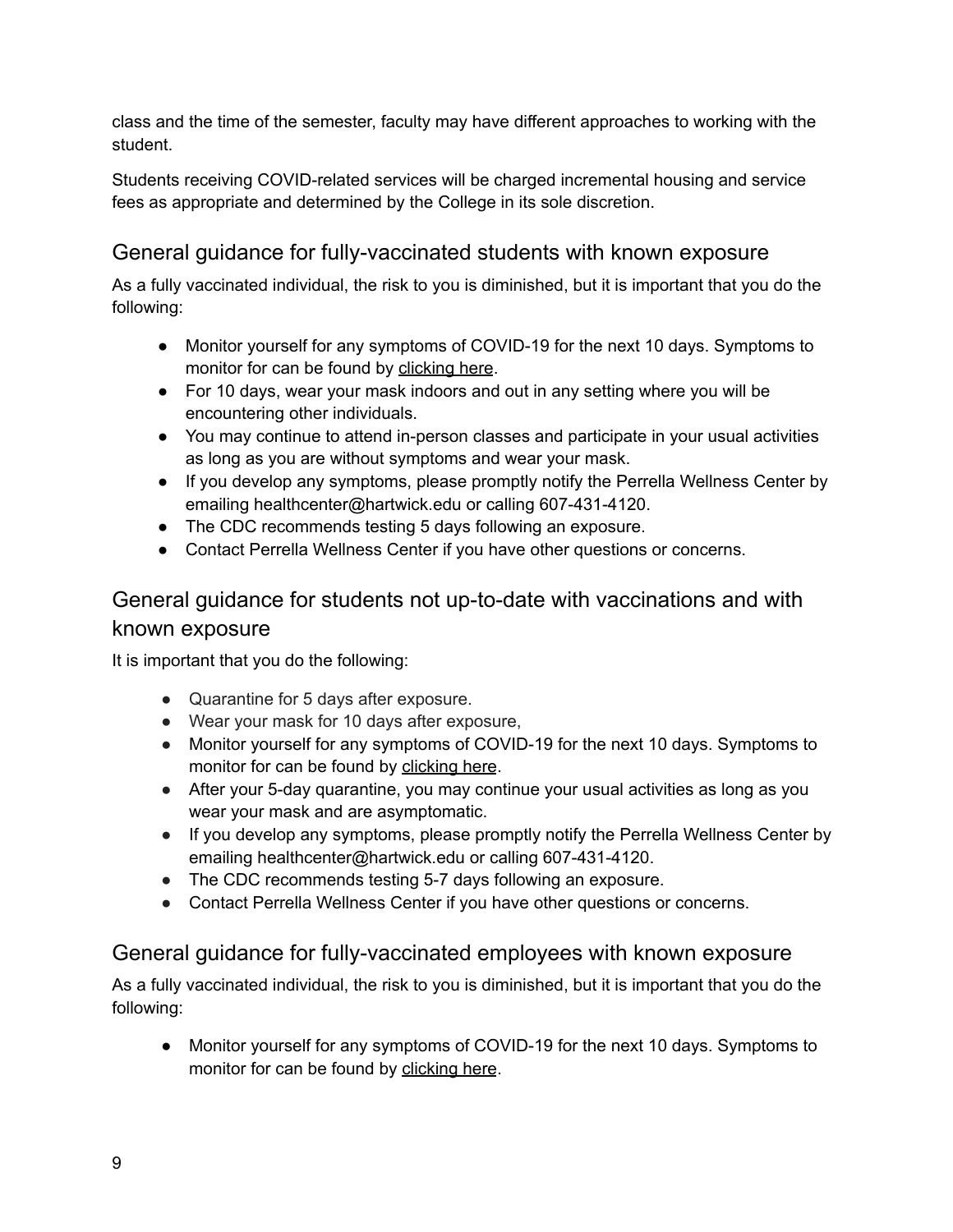- Wear your mask indoors and out in any setting where you will be encountering other individuals.
- You may continue to work and participate in your usual activities as long as you are without symptoms.
- If you develop symptoms, do not report to campus (or if you are at work, go home). Inform your immediate supervisor and Human Resources.
- $\circ$  For faculty, that means your department chair. If you are a department chair, it means the VPAA.
- Obtain a COVID test or consult with a healthcare provider and follow their guidance regarding the necessity for testing prior to return to work.
- A negative COVID-19 test needs to be provided to Human Resources prior to returning to campus unless a healthcare provider deems it not necessary and provides documentation (which will need to be shared with Human Resources) of their recommendation.

# General guidance for employees not up-to-date with vaccinations and with known exposure

It is important that you do the following:

- Quarantine for 10 days after exposure.
- Wear your mask for 10 days after exposure.
- Monitor yourself for any symptoms of COVID-19 for the next 10 days. Symptoms to monitor for can be found by [clicking](https://www.cdc.gov/coronavirus/2019-ncov/symptoms-testing/symptoms.html) here.
- Wear your mask indoors and out in any setting where you will be encountering other individuals.
- After your 5-day quarantine, you may continue your usual activities as long as you wear your mask and are asymptomatic.
- If you develop symptoms, do not report to campus (or if you are at work, go home). Inform your immediate supervisor and Human Resources.
- For faculty, that means your department chair. If you are a department chair, it means the VPAA.
- Obtain a COVID test or consult with a healthcare provider and follow their guidance regarding the necessity for testing prior to return to work.
- A negative COVID-19 test needs to be provided to Human Resources prior to returning to campus unless a healthcare provider deems it not necessary and provides documentation (which will need to be shared with Human Resources) of their recommendation.

# <span id="page-9-0"></span>**Campus life**

## <span id="page-9-1"></span>**Instruction**

Our intention is to continue campus-based instruction as long as it is safe to do so. Most instruction will be classroom based/in person. We are not generally using a hyflex teaching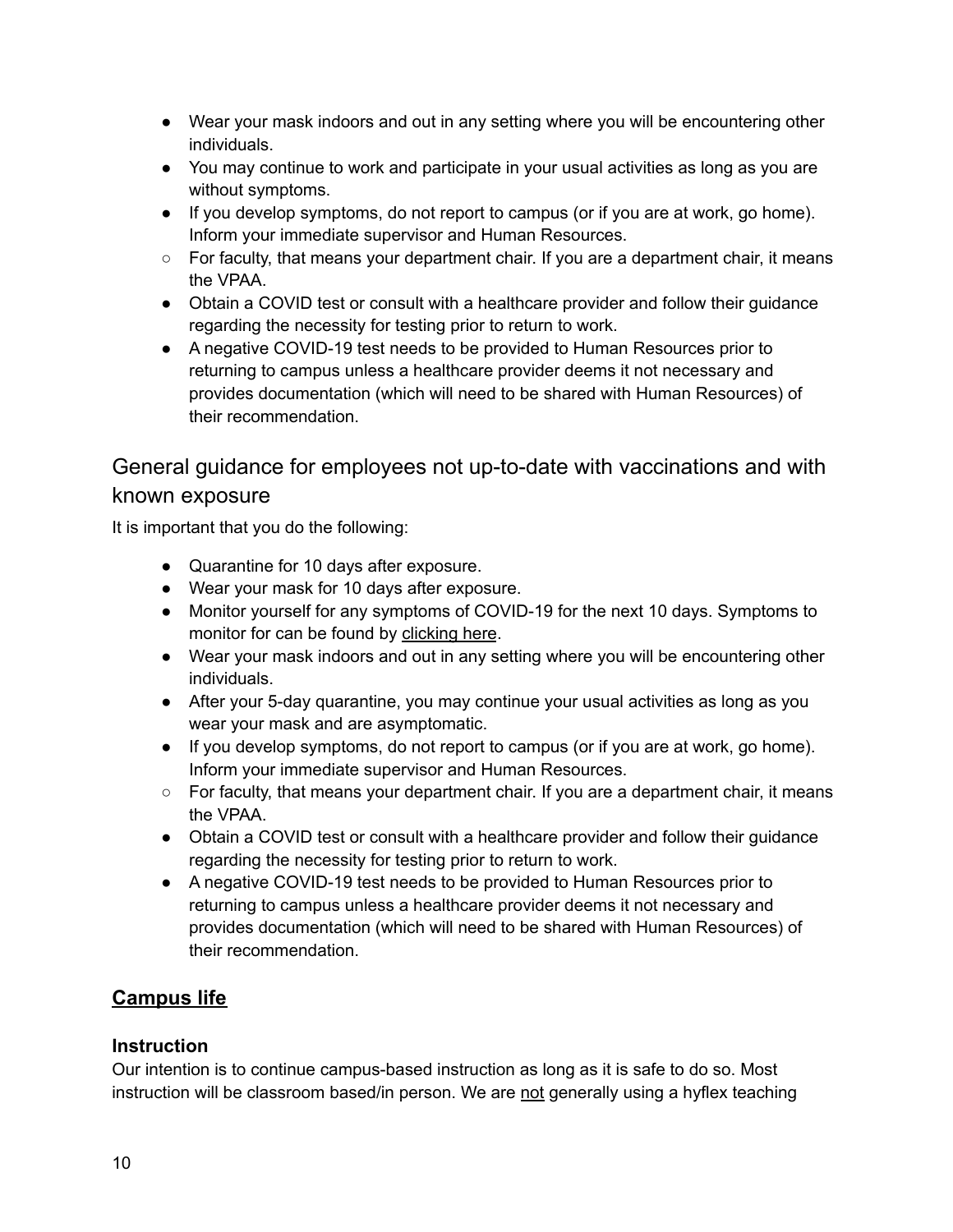format, where a class meets in the classroom but is synchronously accessible online, e.g., via Zoom.

If worsening pandemic conditions force the College to return to remote instruction, we will apply what we have learned over the last 20 months to provide the best remote education possible.

When a student must be absent from the classroom due to quarantine or isolation, or due to precaution if they are experiencing possible COVID-19 symptoms and have not yet been tested, the default procedure will be to handle it like other health-related absences from class. The student should inform the instructor that they will be absent for health-related reasons, and the two will work out the best way for the student to keep current in the course.

At the start of January term, we may have a significant number of students unable to attend class in person due to a positive COVID-19 test. Particularly in the context of January term, where each day's class is a more significant portion of the whole course, instructors may consider whether hy-flex or other modalities may be appropriate to keep students from falling behind.

Instructors must secure the approval of the VPAA/Dean of Faculty if they find it necessary to switch to remote-only instruction.

We are returning to typical classroom density.

#### <span id="page-10-0"></span>**Dining**

Dining services provide on-site dining as well as to-go meals at all regular meal times.

If conditions require, Dining services will move to all disposable to-go meals. Dining facilities layout may also be modified as conditions require.

Dining services will implement a schedule of increased cleaning and sanitation.

#### <span id="page-10-1"></span>**Athletics**

Hartwick athletics will resume practices and competitions with guidelines in place that are in accordance with College and Empire 8 conference policy.

As per E8 policy, all unvaccinated Hartwick travel party members will be tested within 48 hours of travel with a rapid antigen test.

Visiting institutions are required to attest that all unvaccinated and not up to date travel party members have tested prior to travel, with either a rapid test (24-48 hours) or a PCR test (72 hours). This attestation will be provided to the Head Athletic Trainer in writing. The Empire 8 conference Presidents, Athletic Directors, and Head Athletic Trainers have all attested that their administrators, coaches, staff and student-athletes are fully informed of the Empire 8 COVID-19 Masking and Testing policies. Their attestation affirms that all Empire 8